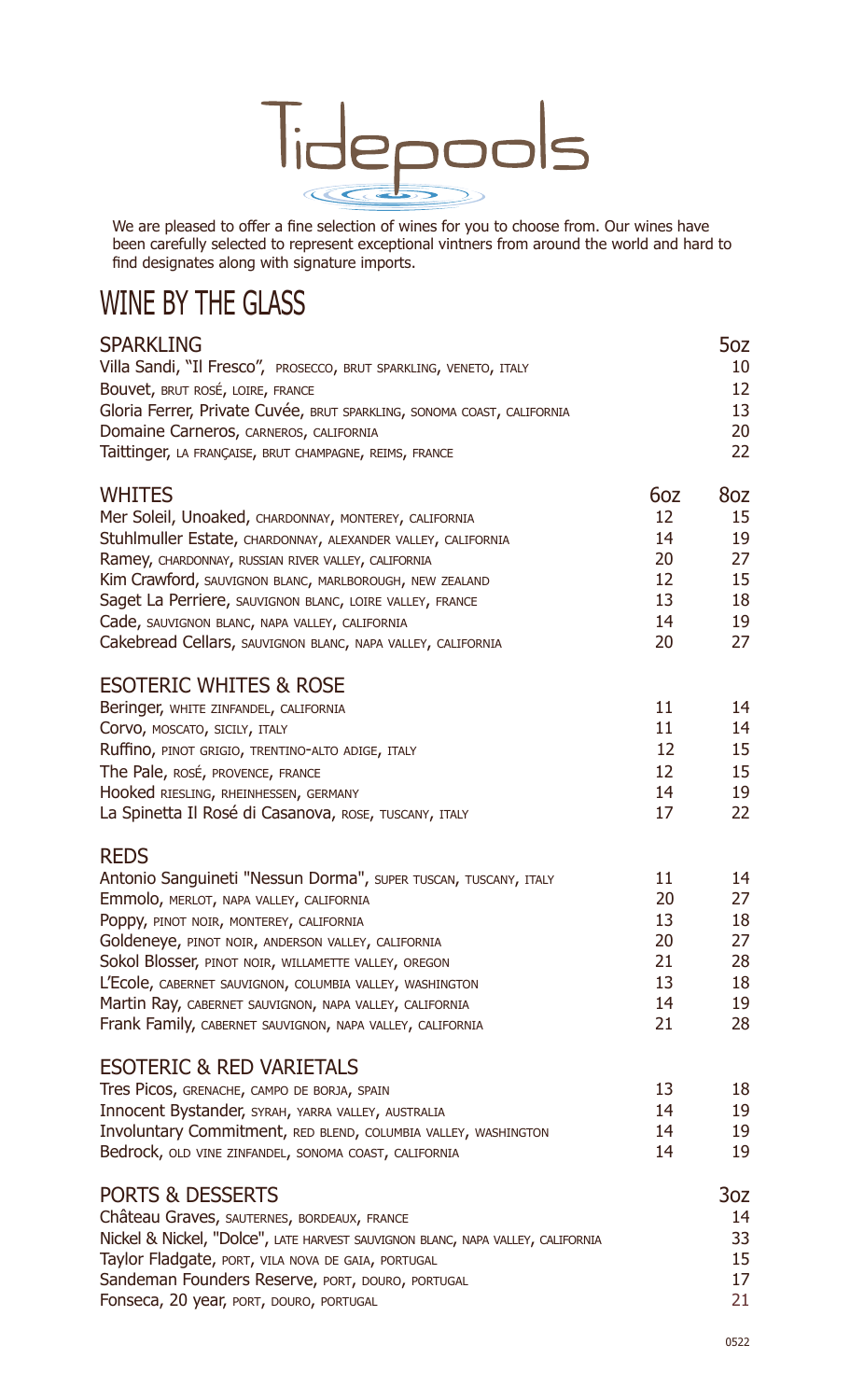## WHITES BY THE BOTTLE

### SPARKLING WINE

| The Pale, ROSÉ, PROVENCE, FRANCE                                       | 52  |
|------------------------------------------------------------------------|-----|
| Villa Sandi, "Il Fresco", BRUT PROSECCO, VENETO, ITALY                 | 52  |
| Bouvet, BRUT ROSÉ, LOIRE, FRANCE                                       | 56  |
| Bocelli, PROSECCO, VENETO, ITALY                                       | 56  |
| Gloria Ferrer, Private Cuvée, BRUT SPARKLING, SONOMA COAST, CALIFORNIA | 60  |
| Schramsberg, "Mirabelle", BRUT ROSÉ, CALIFORNIA                        | 90  |
| Domaine Carneros, CARNEROS, CALIFORNIA                                 | 100 |
| Sea Smoke, "Sea Spray", BLANC DE NOIRS, STA RITA HILLS, CALIFORNIA     | 150 |
|                                                                        |     |

### CHAMPAGNE

| Taittinger, "La Française", BRUT CHAMPAGNE, REIMS, FRANCE       | 110        |
|-----------------------------------------------------------------|------------|
| Veuve Cliquot, "Yellow Label", BRUT CHAMPAGNE, REIMS, FRANCE    | 150        |
| Laurent Perrier, BRUT CHAMPAGNE, CHAMPAGNE, FRANCE              | 180        |
| Bollinger, "Special Cuvée", BRUT CHAMPAGNE, EPERNAY, FRANCE     | <b>200</b> |
| Moet & Chandon, "Dom Perignon", BRUT CHAMPAGNE, EPERNAY, FRANCE | 1200       |

#### **CHARDONNAY**

| Mer Soleil, UNOAKED CHARDONNAY, MONTEREY, CALIFORNIA            | 52  |
|-----------------------------------------------------------------|-----|
| Stuhlmuller Estate, CHARDONNAY, ALEXANDER VALLEY, CALIFORNIA    | 62  |
| Sonoma Cutrer, CHARDONNAY, RUSSIAN RIVER, CALIFORNIA            | 65  |
| Ramey, CHARDONNAY, RUSSIAN RIVER VALLEY, CALIFORNIA             | 92  |
| Laird, "Cold Creek Ranch", CARNEROS, CALIFORNIA                 | 94  |
| Cakebread Cellars, CHARDONNAY, NAPA VALLEY, CALIFORNIA          | 96  |
| Rombauer, CHARDONNAY, CARNEROS, CALIFORNIA                      | 105 |
| Grgich Hills Estate, CHARDONNAY, CARNEROS, CALIFORNIA           | 110 |
| Far Niente, CHARDONNAY, NAPA VALLEY, CALIFORNIA                 | 120 |
| Kistler, "Les Noisetiers", CHARDONNAY, SONOMA COAST, CALIFORNIA | 150 |
|                                                                 |     |

### SAUVIGNON BLANC

| Kim Crawford, SAUVIGNON BLANC, MARLBOROUGH, NEW ZEALAND     | 52  |
|-------------------------------------------------------------|-----|
| Saget La Perriere, SAUVIGNON BLANC, LOIRE VALLEY, FRANCE    | 56  |
| Cade, SAUVIGNON BLANC, NAPA VALLEY, CALIFORNIA              | 62  |
| Cakebread Cellars, SAUVIGNON BLANC, NAPA VALLEY, CALIFORNIA | 92  |
| Hourglass, SAUVIGNON BLANC, NAPA VALLEY, CALIFORNIA         | 110 |
| Kenzo, "Asatsuyu", SAUVIGNON BLANC, NAPA VALLEY, CALIFORNIA | 180 |
| Le Reine Blanche, SANCERRE, LOIRE, FRANCE                   | 90  |

### ESOTERIC WHITE & ROSE VARIETALS

| Beringer, WHITE ZINFANDEL, CALIFORNIA                          | 48 |
|----------------------------------------------------------------|----|
| COrvo, MOSCATO, SICILY, ITALY                                  | 48 |
| Ruffino, PINOT GRIGIO, TRENTINO-ALTO ADIGE, ITALY              | 52 |
| Hooked RIESLING, RHEINHESSEN, GERMANY                          | 62 |
| La Spinetta Il Rosé di Casanova, ROSE, TUSCANY, ITALY          | 65 |
| Solena, PINOT GRIS, WILLAMETTE VALLEY, OREGON                  | 65 |
| Truchard, ROUSSANE, CARNEROS, CALIFORNIA                       | 68 |
| Robert Weil, "Spatlese Tradition", RIESLING, RHEINGAU, GERMANY | 90 |
|                                                                |    |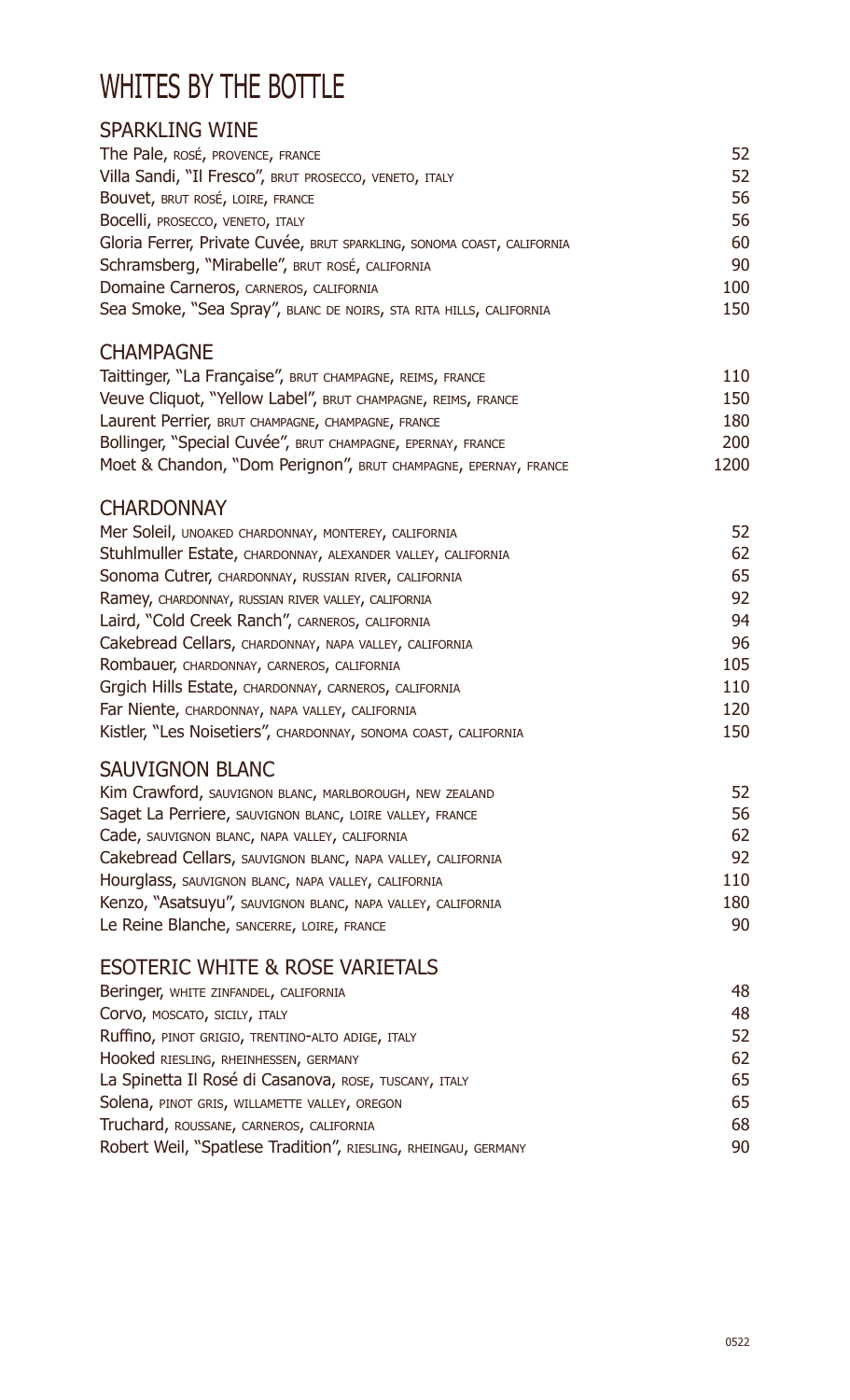## REDS BY THE BOTTLE

### PINOT NOIR

| PODDY, PINOT NOIR, MONTEREY, CALIFORNIA                                        | 60  |
|--------------------------------------------------------------------------------|-----|
| Decoy, PINOT NOIR, SONOMA COUNTY, CALIFORNIA                                   | 62  |
| Chalk Hill, PINOT NOIR, SONOMA, CALIFORNIA                                     | 60  |
| Truchard, PINOT NOIR, CARNEROS, CALIFORNIA                                     | 65  |
| Sokol Blosser, PINOT NOIR, WILLAMETTE VALLEY, OREGON                           | 94  |
| Goldeneye, PINOT NOIR, ANDERSON VALLEY, CALIFORNIA                             | 88  |
| Belle Glos, "Clark and Telephone", PINOT NOIR, SANTA MARIA VALLEY, CALIFORNIA  | 90  |
| Soter Vineyards, "North Valley Reserve", PINOT NOIR, WILLAMETTE VALLEY, OREGON | 105 |
| Bergstrom, "Cumberland Reserve", PINOT NOIR, WILLAMETTE VALLEY, OREGON         | 115 |
| Dierburg, PINOT NOIR, SANTA MARIA, CALIFORNIA                                  | 120 |
| Raen Fort Ross-Seaview "Sea Field" PINOT NOIR, SONOMA, CALIFORNIA              | 200 |
| Coup de Foudre, PINOT NOIR, SONOMA COUNTY, CALIFORNIA                          | 300 |
| <b>MERLOT</b>                                                                  |     |
| L'Ecole, MERLOT, COLUMBIA VALLEY, WASHINGTON STATE                             | 60  |
| Whitehall Lane, MERLOT, NAPA VALLEY, CALIFORNIA                                | 80  |
| Emmolo, MERLOT, NAPA VALLEY, CALIFORNIA                                        | 90  |
| Duckhorn, MERLOT, NAPA VALLEY, CALIFORNIA                                      | 95  |
| TWOMEY, MERLOT, NAPA VALLEY, CALIFORNIA                                        | 135 |

| <b>IWOHICY, MERLOT, NAPA VALLET, CALIFORNIA</b>        | ננב |
|--------------------------------------------------------|-----|
| Hourglass, "Blueline", MERLOT, NAPA VALLEY, CALIFORNIA | 150 |
|                                                        |     |

### CABERNET SAUVIGNON

| L'Ecole, CABERNET SAUVIGNON, COLUMBIA VALLEY, WASHINGTON                                | 60   |
|-----------------------------------------------------------------------------------------|------|
| Martin Ray, CABERNET SAUVIGNON, NAPA VALLEY, CALIFORNIA                                 | 66   |
| Quilt, CABERNET SAUVIGNON, NAPA VALLEY, CALIFORNIA                                      | 68   |
| Dry Creek Vineyard, CABERNET SAUVIGNON, SONOMA COUNTY, CALIFORNIA                       | 92   |
| Frank Family Vineyards, CABERNET SAUVIGNON, NAPA VALLEY, CALIFORNIA                     | 94   |
| Duckhorn, CABERNET SAUVIGNON, NAPA VALLEY, CALIFORNIA                                   | 96   |
| Round Pond, "Kith & Kin", CABERNET SAUVIGNON, NAPA VALLEY, CALIFORNIA                   | 100  |
| Ramey, CABERNET SAUVIGNON, NAPA VALLEY, CALIFORNIA                                      | 110  |
| Honig, CABERNET SAUVIGNON, NAPA VALLEY, CALIFORNIA                                      | 110  |
| Raymond Reserve, CABERNET SAUVIGNON, NAPA VALLEY, CALIFORNIA                            | 115  |
| Sequoia Grove, CABERNET SAUVIGNON, NAPA VALLEY, CALIFORNIA                              | 120  |
| Miner Family, CABERNET SAUVIGNON, NAPA VALLEY, CALIFORNIA                               | 120  |
| Stag's Leap, "Artemis", CABERNET SAUVIGNON, NAPA VALLEY, CALIFORNIA                     | 135  |
| Whitehall Lane, "Leonardini", CABERNET SAUVIGNON, NAPA VALLEY, CALIFORNIA               | 140  |
| Faust, CABERNET SAUVIGNON, NAPA VALLEY, CALIFORNIA                                      | 150  |
| Grgich Family Estate, CABERNET SAUVIGNON, NAPA VALLEY, CALIFORNIA                       | 180  |
| Cliff Lede, CABERNET SAUVIGNON, NAPA VALLEY, CALIFORNIA                                 | 180  |
| Chappellet Signature, CABERNET SAUVIGNON, NAPA VALLEY, CALIFORNIA                       | 180  |
| Whitehall Lane, CABERNET SAUVIGNON, NAPA VALLEY, CALIFORNIA                             | 180  |
| Silver Oak, CABERNET SAUVIGNON, ALEXANDER VALLEY, CALIFORNIA                            | 190  |
| Caymus, CABERNET SAUVIGNON, NAPA VALLEY, CALIFORNIA                                     | 195  |
| Lail Vineyards, "Blueprint", CABERNET SAUVIGNON, NAPA VALLEY, CALIFORNIA                | 210  |
| Cade, "Howell Mountain", CABERNET SAUVIGNON, NAPA VALLEY, CALIFORNIA                    | 210  |
| Pine Ridge, "Stags Leap", CABERNET SAUVIGNON, NAPA VALLEY, CALIFORNIA                   | 220  |
| Coup de Foudre, CABERNET SAUVIGNON, NAPA VALLEY, CALIFORNIA                             | 240  |
| Plumpjack, CABERNET SAUVIGNON, OAKVILLE, CALIFORNIA                                     | 250  |
| Leonetti Cellars, CABERNET SAUVIGNON, WALLA WALLA VALLEY, WASHINGTON                    | 260  |
| Caymus, "Special Selection", CABERNET SAUVIGNON, NAPA VALLEY, CALIFORNIA                | 320  |
| Shafer, "Hillside Select", CABERNET SAUVIGNON, STAGS LEAP DISTRICT, CALIFORNIA          | 600  |
| Paul Hobbs, "Backstoffer to Kalon Vineyard", CABERNET SAUVIGNON, NAPA VALLEY CALIFORNIA | 1100 |
| Abacus XIX, CABERNET SAUVIGNON, NAPA VALLEY, CALIFORNIA                                 | 1200 |
|                                                                                         |      |